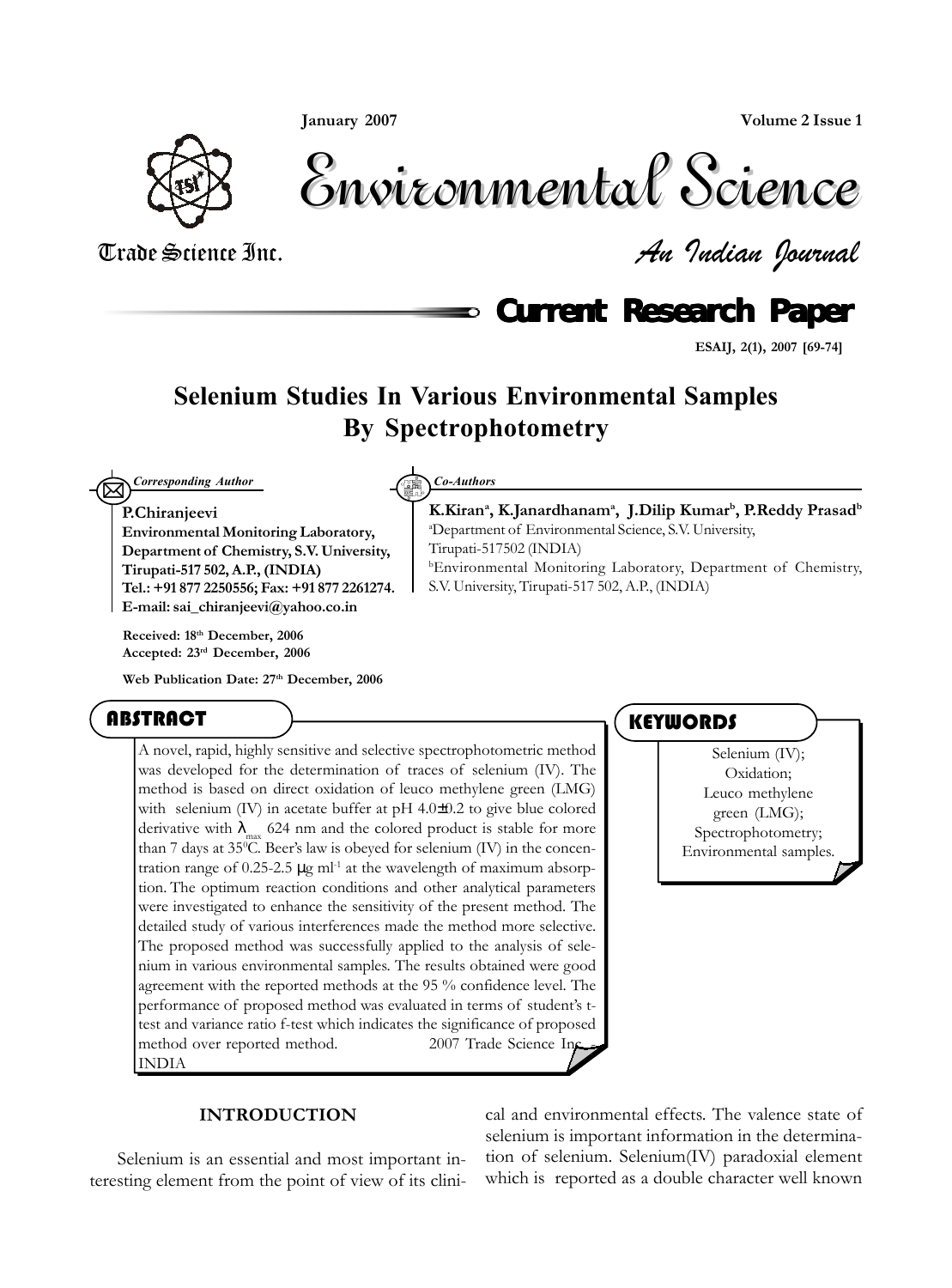# **Current Research Paper**

as essential as well as toxic trace element and it is widely distributed in nature, but relatively small concentrations in rocks, plants, coal, and other fossil fuels. Selenium enters natural water through seepage from seleniferous soil, chemical weathering and industrial wastes. Trace levels ingestion of selenium is not only toxic to animals but also toxic to human beings. Selenium is an essential trace nutrient to living system. Diseases due to selenium deficiency are well known in veterinary medicine. The selenium concentration of most drinking waters and natural waters is less than 10 µg ml-1*[1]*. Several analytical techniques have been reported for the determination of selenium, which includes electro thermal atomic absorption spectrometry*[2]*, graphite furnace atomic absorption spectrometry*[3]*, Hydride generation inductively coupled plasma mass spectrometry*[4]*, derivative hydrate generation atomic absorption spectrometry*[5]*, flow-injection technique*[6]* and differential pluse cathode-stripping voltametry were reviewed*[7]*. Few reagents were available for the spectrophotometric determination of selenium in various environmental matrices such as leuco crystal violet*[8]*, Jacid*[9]*, 1-aminonaphthalene-7-sulfonic acid*[10]*, sodium salt of hexamethyleneiminecarbodithioate*[11]*, variamine blue*[12]* resazurin*[13]*, DPH/4-AAP*[14]*. The above reported methods suffer from poor sensitivity, selectivity and stability of the color derivative. So, it is desirable to develop simple, highly sensitive, reliable and rapid method for the determination of selenium (IV) in environmental samples.

In the present study, we reported simple, sensitive, selective and rapid method for the determination of traces of selenium (IV). The implied reaction was oxidation of leuco methylene green in the presence of Se (IV) in presence of acetate buffer at pH 4.0±0.2. The method was successfully employed for the determination of selenium in various environmental samples. This type of oxidation of reaction for the determination of selenium has not been reported for our literature review.

### *EXPERIMENTAL*

#### *Apparatus*

A Hitachi U 2001 spectrophotometer with 1.0 cm matched quartz cell was used for all absorption

**Environmental Science**<br>An Indian Journal O measurements. A pH meter Elico Li-129 Model glass calomel combined electrode was employed for measuring pH values.

#### *Reagents*

All chemicals used were of analytical reagent grade and deionised - double distilled water was used to prepare all solutions through out experiments. A stock solution containing  $100$  mg  $l<sup>-1</sup>$  of selenium was prepared by dissolving 0.14 g of selenium dioxide (Merck, Mumbai, India) in 1 l of deionised - double distilled water. A working solution of selenium (IV) was prepared by further dilution. 1% Leuco methylene green (from S.D. Fine Chemicals, India) was prepared by dissolving 1.0 g leuco methylene green in water and diluted up to the mark in a 100 ml standard flask with deionised - double distilled water and the solution was refrigerated.

## *General procedure for determination of selenium (IV)*

Stock solution containing  $1 - 100 \mu$ g (0.03 - 3.5  $\mu$ g ml<sup>-1</sup>) of selenium (IV) (the volume of the test solution was restricted to 1 ml) were transferred into 25 ml calibrated flasks, 3 ml leuco methylene green. The mixture was allowed to stand for 2 min to complete the reaction. The content was diluted to the mark with deionised - double distilled water and absorbance was measured at 624 nm against the corresponding reagent blank and the calibration graph was constructed.

# *Determination of selenium (IV) in spiked water samples*

The spiked water samples were prepared with 500 ml of doubly-deionised distilled water by adding known amounts of Se(IV), preconcentrate as mentioned in literature and determined the percentage recovery of Se (IV) as explained in aforesaid procedure.

# *Determination of selenium (IV) in natural water samples*

The proposed method was employed for different natural water samples (200 ml each) collected around Tirupati area. The samples were used directly to measure the Se (IV) contents by the proposed method after filtered with cellulose membrane of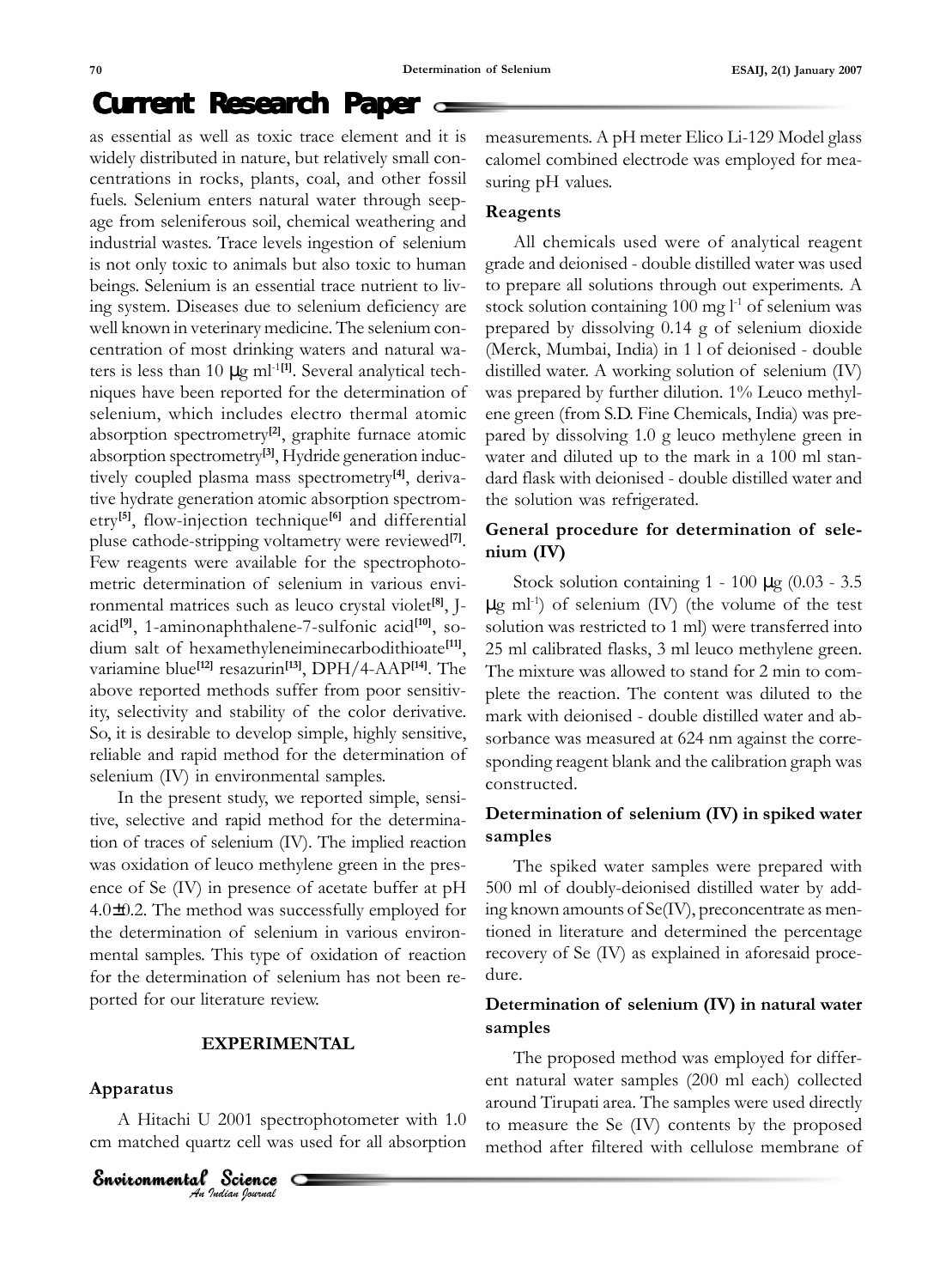#### **Current Research Paper** Đ

pore size 0.45 µm and determined by above general procedure.

# *Determination of selenium (IV) in polluted water samples*

The distillation procedure for the determination of selenium (IV) in waste water as follows: To an aliquot (100 ml) of known sample taken in a distillation flask, 1 g of KBr and 10 ml of concentrated  $\rm H_2SO_4$  treated with 0.5 ml of saturated bromine water were added and the solution was then distilled under vacuum till copious white fumes of  $\mathrm{SO}_3$  vapours were evolved, and this process converts all other forms of selenium in to selenium (IV). The distillate was collected in 10 ml of 5% hydroxyl ammonium chloride solution, then made up to a fixed volume and analyzed by the general procedure.

# *Procedure for the determination of selenium in soil*

A known weight of soil sludge sample was placed in a 50 ml beaker and extracted in 4 times with a 5 ml portion of conc. HCl. The extract was boiled for 10 min to convey any (VI) present in the soil to Se (IV), cooled and neutralized (pH∼0-7) with 10% NaOH. A volume of 5 ml of 5% EDTA was added and the content were made up to 25 ml with water. For selenium determination, an aliquot (4ml) of made up to solution was directly used for color development by following the general procedure.

# *Determination of selenium (IV) in plant materials*

Finely chopped fresh vegetable samples (5 g each) were placed in a 250 ml beaker, and a solution of concentrated  $H_2SO_4/HNO_3$  1:1 (v/v) (10 ml) was added. This mixture was heated until the solution is clear. The solution was filtered off and concentrated to 5 ml then cooled and diluted to 50 ml with deionised double-distilled water as recommended in reported methods*[15,16]*. Then the general procedure was applied to the 1 ml of the solution.

# *RESULTS AND DISCUSSION*

# *Absorption spectra of oxidation reaction*

The proposed method involves the formation of the blue colored derivative in presence of Se (IV) as







shown in SCHEME 1 with  $\lambda_{\text{max}}$  624 nm against the corresponding reagent blank and the calibration graph was constructed as shown in figure 1.

# *Optimum conditions for color product formation*

In order to establish the optimum conditions necessary for a rapid and quantitative formation of the colored product with maximum stability and sensitivity, the investigators measured the absorbance of a series of solutions by varying one and fixing the other parameters at 624 nm.

It was found that a 1 % solution of leuco methylene green in the range of 2.0-4.0 ml, was necessary to achieve the maximum color intensity of the oxidative coupling product figure 1. The color intensity decreased below the lower limit and above the upper limit, and a colored product was unstable.

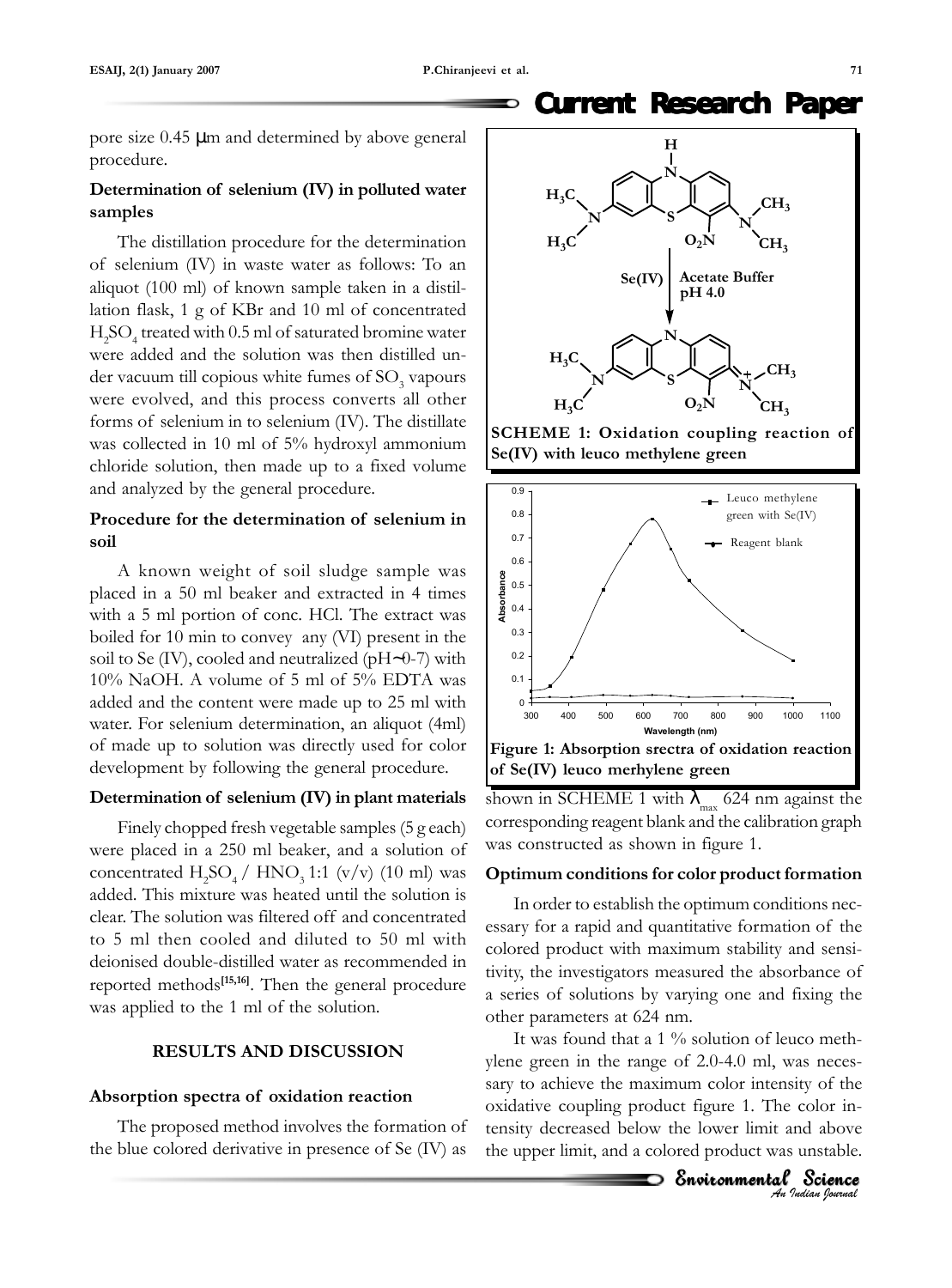# **Current Research Paper**

Therefore, 3.5 ml of leuco methylene green was recommended for all measurements.

#### *Effect of temperature on colored product*

The reaction between leuco methylene green with Se (IV) was found to be instantaneous. The effect of the temperature on the product was studied at different temperatures; it was found that the colored product was stable for more than 15 days in the temperature range of 25-40°C. So, the temperature of 35°C was selected as optimum for maximum color development.

#### *Effect of pH on absorption maximum*

The effect of pH on the peak height of selenium (IV) at different concentrations was investigated with a fixed reagent concentration (1.0 % Leuco methylene green) in the pH range of 3.0-8.0 and the peak height was measured for each concentration level of selenium (IV). At all concentration levels of Se (IV), maximum peak heights were found between pH 3.0 -6.0. Therefore, a pH 4.0 was selected for further studies.

#### *Ringbom plot for red colored derivative*

Ringbom's plot is the established standard adopted to know the optimum range of concentration for a system that obeys Beer's law. The plot is drawn between log C of Selenium (IV) and (1-T) (where T is the transmittance). The plot has a sigmoid shape with a linear segment at intermediate absorbance values (0.25-0.65) and concentration values  $(0.35-4.5\mu g \text{ ml}^{-1})$ . The slope of Ringbom's plot figure 2 is 0.131. Hence, the ratio between the relative error in concentration and photometric error is 0.17, for a concentration of 1.0, for 99.30 to 100.50 % photometric error.

### *Optical parameters*

Beer's law range, molar absorptivity, Sandell's sensitivity, and other parameters of the oxidative coupling mixture were given in (TABLE 1). The precision and accuracy of the method was studied by analyzing the coupling solution containing known amounts of the cited reagents within Beer's law limit. The low values of the standard deviation  $(\%)$  and the percentages of error indicated the high accuracy



0.1 0.2 0.3 0.4 0.5 0.6 0.7 0.8 0.9 0123456 **log C (1-T)** *Figure 2: Ringboom plot of oxidation of Se(IV) with Leuco methylene green*

*TABLE 1: Optical characteristics of oxidative coupling mixture and precision data*

| Optical characteristics of present method                            |                       |  |  |  |
|----------------------------------------------------------------------|-----------------------|--|--|--|
| Color                                                                | blue                  |  |  |  |
| $\lambda_{\text{max}}$ [nm]                                          | 624                   |  |  |  |
| Stability                                                            | More than 7 days      |  |  |  |
| Beer's law range $[\mu g \ M]^{-1}]$                                 | $0.25 - 2.5$          |  |  |  |
| Molar absorptivity $\left[1 \text{ mol}^{-1} \text{ cm}^{-1}\right]$ | $3.125 \times 10^{4}$ |  |  |  |
| Sandell's sensitivity $[\mu g \text{ cm}^{-2}]$                      | 0.00380               |  |  |  |
| Regression equation $(Y)^b$ )                                        |                       |  |  |  |
| Slope <sup>a</sup>                                                   | 0.392                 |  |  |  |
| Intercept <sup>b</sup>                                               | 0.00061               |  |  |  |
| Correlation coefficient <sup>r</sup>                                 | 1.129                 |  |  |  |
| Relative standard deviation $[\%]$ <sup>c</sup>                      | 0.809                 |  |  |  |
| Range of error (95 % confidence level)                               | ±0.496                |  |  |  |
| Detection limit $[\mu g \; \text{mL}^{-1}]$                          | 0.0195                |  |  |  |
| % error (at 95% confidence level) <sup>c</sup>                       | 0.6092                |  |  |  |
|                                                                      |                       |  |  |  |

*a Experiments performed under optimized conditions (see text) with 1 ml of 0.014% aqueous SeO<sub>2</sub> solution. b*<sup>1</sup> selenium in  $\mu$ g ml<sup>-1</sup>, <sup>c</sup>n=4.

*TABLE 2: Effect of non-target ions on the determination of 3.0* µ*g ml-1 selenium (IV)*

| <b>Species</b>                                                                                                                    | Tolerance limit<br>$[\mu$ g m $]$ <sup>1</sup> |
|-----------------------------------------------------------------------------------------------------------------------------------|------------------------------------------------|
| <b>EDTA</b>                                                                                                                       | 10600                                          |
| $Na+, Mg2+, Cl2, NO3, F, CHCOO2$<br>$CO32$ , K <sup>+</sup>                                                                       | 2090                                           |
| $Ba^{2+}$ , $SO_4^{2-}$ , $CN^-$ , $SCN^-$ , Tartarate                                                                            | 1100                                           |
| $PO_4^3$ , Al <sup>3+</sup> , Cd <sup>2+</sup> , NO <sub>2</sub> <sup>-a</sup> )]                                                 | 800                                            |
| $Cu^{2+b}$ , Ni <sup>2+</sup> , Co <sup>2+</sup> , Ca <sup>2+</sup>                                                               | 84                                             |
| $Zn^{2+}$ , Pb <sup>2+</sup> , SO <sub>3</sub> <sup>2-</sup> , NO <sub>3</sub> <sup>-</sup> , Cr <sup>3+</sup> , As <sup>5+</sup> | 50                                             |
| $Fe2+, S2-$                                                                                                                       | 36                                             |

*a Can be masked up to 810* µ*g ml-1 by the addition of 3 ml of 2 % sulfamic acid. b Can be masked up to 86* µ*g ml-1 by the addition of 3 ml of 5% EDTA.*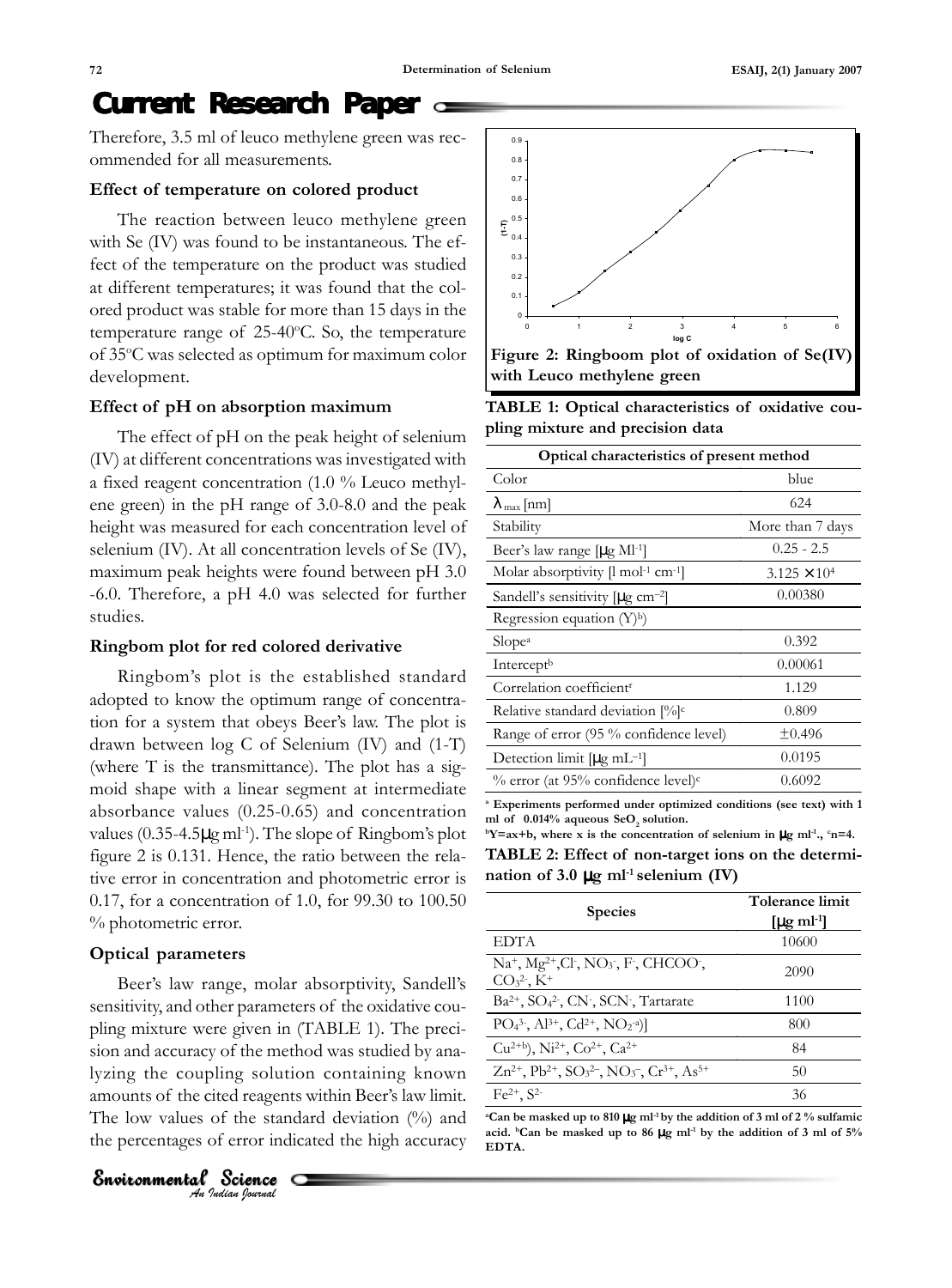#### **Current Research Paper** Đ

of the present investigation.

#### *Reaction mechanism*

Under the reaction condition, one mole of leuco methylene green solution reacts with one mole of Se (IV) in 2ml of acetate buffer at pH 4.0±0.2 to looses 2 e- and 2 protons develops the chromatic methylene green due to oxidation of Se(IV) into Se(II). This reaction mechanism was shown in SCHEME 1.

#### *Interference of non-target ions*

The effect of various species on the determination of Se (IV) was investigated. The tolerance limit was taken as the amount that caused  $\pm$  2% absorbance error in determination of 3.0  $\mu$ g ml<sup>-1</sup> of Se (IV). The results are shown in (TABLE 2).

# *Applications and comparison of proposed method with reported method*

|                                         | Added                  | Proposed method                          |                                                          | Reference method <sup>[12]</sup>         |                                                        |                                                       |
|-----------------------------------------|------------------------|------------------------------------------|----------------------------------------------------------|------------------------------------------|--------------------------------------------------------|-------------------------------------------------------|
| Sample <sup>a</sup> /ml                 | selenium<br>$\mu$ g/ml | Selenium<br>found / $\mu$ g <sup>b</sup> | Recovery $(\frac{0}{0})^a$                               | Selenium<br>found / $\mu$ g <sup>b</sup> | Recovery<br>$(\%)^a$                                   | F-test, t-test                                        |
| Spiked water<br>samples                 | 2.00<br>4.00<br>6.00   | 1.98<br>3.97<br>5.99                     | $99.00 \pm 0.12$<br>$99.25 \pm 0.28$<br>$99.83 \pm 0.15$ | $\overline{\phantom{a}}$                 |                                                        |                                                       |
| Natural water <sup>b</sup>              | 3.00<br>6.00<br>9.00   | 2.97<br>5.99<br>8.99                     | 99.00±0.16<br>$99.83 \pm 0.23$<br>99.88±0.11             | 3.00<br>5.99<br>9.00                     | $99.7 \pm 0.11$<br>$100.2 \pm 0.12$<br>$99.8 \pm 0.09$ | $F=0.26,t=0.13$<br>$F=0.08,t=0.06$<br>$F=0.61,t=0.35$ |
| Polluted water <sup>c</sup>             | 3.00                   | 3.25<br>6.24                             | 99.89±0.25                                               | 3.26<br>6.26                             | $99.8 \pm 0.09$                                        | $F=0.08,t=0.04$                                       |
| Soil sludge <sup>d</sup><br>(1g)        | 2.25                   | 3.75<br>5.98                             | $99.81 \pm 0.11$                                         | 3.73<br>5.99                             | $99.7 \pm 0.10$                                        | $F=0.87, t=0.45$                                      |
| Plant<br>materials, <sup>e</sup>        |                        |                                          |                                                          |                                          |                                                        |                                                       |
| 1. Cabbage (5g)                         | 2.50                   | 3.78<br>6.26                             | 99.95±0.17                                               | 0.38<br>6.28                             | $99.7 \pm 0.13$                                        | $F=0.42, t=0.25$                                      |
| 2. Cruciferac<br>plan <sub>t</sub> (5g) | 2.80                   | 4.26<br>7.03                             | ٠<br>99.89±0.11                                          | 4.29<br>7.05                             | $99.6 \pm 0.18$                                        | $F=0.19$ ,t=0.08                                      |

#### *TABLE 3: Determination of selenium in various environmental samples*

a Mean $\pm$ standard deviation(n=4), <sup>b</sup>Collected from Swarnamuki River belt near Sri kalahasthi, <sup>c,d</sup>Collected from Renigunta Industrial area,  $\qquad$ Collected from local market, <sup>f,g</sup> Collected from local shop.

|                               | TABLE 4: Comparison of spectrophotometric method with present method for the determination of sele- |  |  |
|-------------------------------|-----------------------------------------------------------------------------------------------------|--|--|
| nium in various environmental |                                                                                                     |  |  |

| Reagents                                             | Sensitivity<br>$(\mu g \text{ mL}^{-1})$ | <b>Remarks</b>                                                                                                                          | Reference |
|------------------------------------------------------|------------------------------------------|-----------------------------------------------------------------------------------------------------------------------------------------|-----------|
| MBTH/Dopamine                                        | 4.0                                      | Less sensitive, stable                                                                                                                  | $[1]$     |
| Leuco crystal violet                                 |                                          | Less stable, selective and high solvent consumption                                                                                     | [8]       |
| J-acid                                               | 5.80                                     | Highly commercial, high reagent consumption and 10 min is<br>needed for color development                                               | [9]       |
| 1-naphthylamine-7-sulphonic<br>acid                  | 5.32                                     | Less selective, more reagent consumption and metal ions are<br>interfered seriously                                                     | $[10]$    |
| Sodium salt of hexamethylene<br>imine carbodithioate | 5.50                                     | Needs extraction, less stable, high solvent consumption                                                                                 | $[11]$    |
| Variamine blue                                       | 20                                       | Less sensitive, low detection limit, maintenance of pH<br>conditions                                                                    | $[12]$    |
| Resazurin                                            |                                          | It require some catalytic reactions, high solvent consumption                                                                           | $[13]$    |
| $DPH/4-AAP$                                          | 3.5                                      | Les sensitive, stable                                                                                                                   | $[14]$    |
| Congored                                             | 5.5                                      | More sensitive, rapid, facile, non extractive, economical<br>reagent, highly stable(more than 15 days), metal ions do not<br>interfere. | This work |

*An Indian Journal* Environmental Science Science Environmental Science